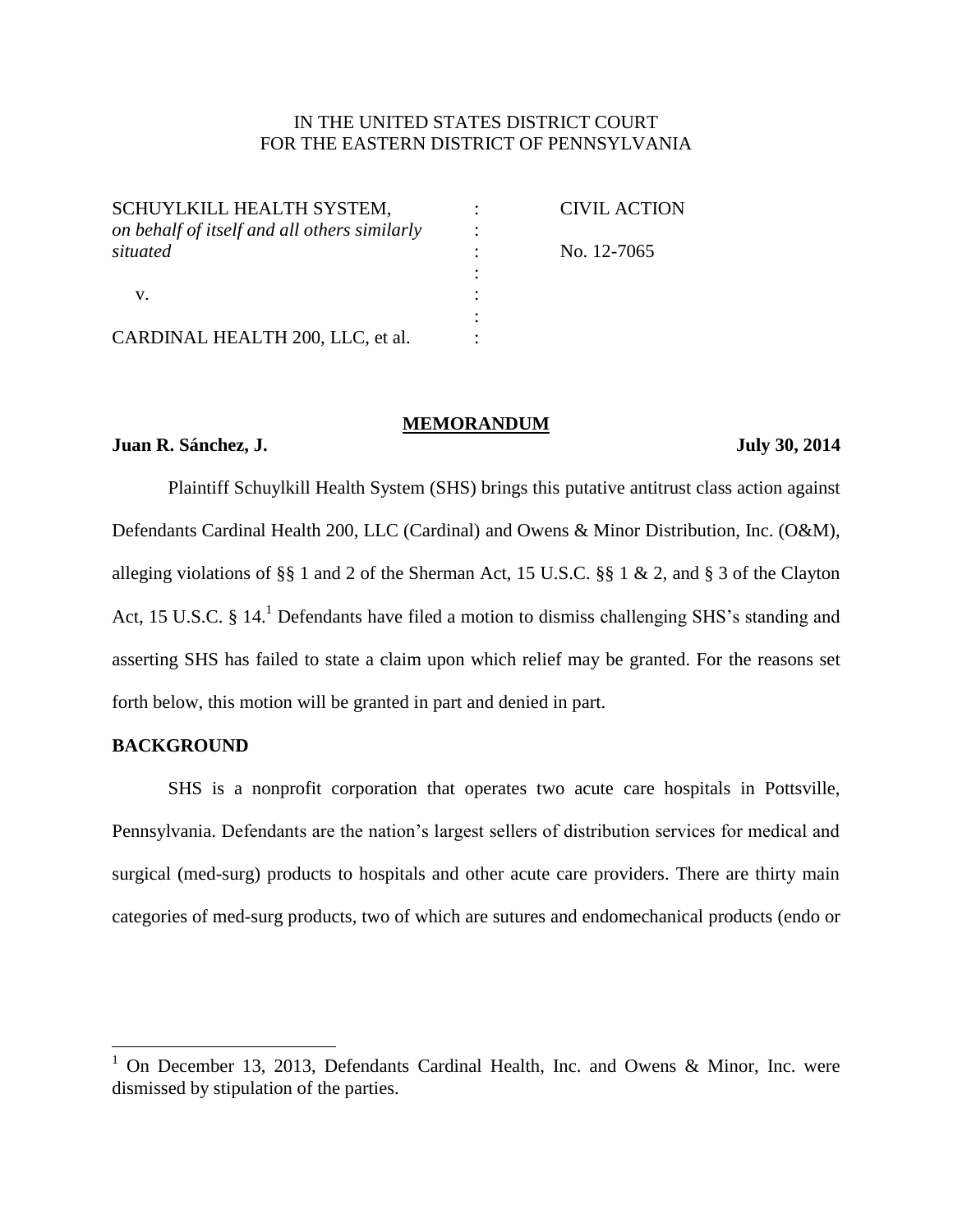endo products).<sup>2</sup> SHS is a customer of Defendants for the distribution of sutures and endo products. According to the Amended Complaint, within the market for all med-surg products, including sutures and endo products, O&M has a market share of 39% and Cardinal has a market share of 33%, for a total of 72% between the two companies. SHS alleges, based on information and belief, that Defendants have similar market shares within the sutures and endo distribution services market. Am Compl. ¶ 17.

SHS claim Defendants engaged in unlawful, anticompetitive conduct that stifled competition in the sutures and endo distribution market, causing all of Defendants' hospital and acute care provider customers, including SHS, to be overcharged for products necessary to treat their patients. SHS asserts there are very few suture and endo product or med-surg product distributors operating in the United States, and other than Defendants, distributors of sutures and endo products are relegated to a small share of the market in large part because of Defendants' anticompetitive conduct. As an example, Suture Express (SE), a national med-surg distributor which sells only sutures and endo products, has been prevented from competing effectively, and SHS has been injured as a result. SHS alleges that from 1998 to 2008, SE experienced significant growth in revenues and profitability in the suture and endo distribution services market because it could offer superior service, lower distribution prices, and faster delivery since it focused only on sutures and endo products. SHS claims that beginning in 2008, and in response to SE's success, Defendants imposed contractual terms designed to punish customers who purchased sutures and endo products from SE by charging steep penalty prices on twenty-eight other product lines that SE did not sell. If an acute care provider bought more than 10% of its

 $2$  Sutures are medical devices that hold body tissues together after surgery or injury, and endo products are devices used in minimally invasive surgeries like laparoscopic surgery. Sutures and endo products make up approximately 10% of the med-surg products sold and distributed each year to acute care providers.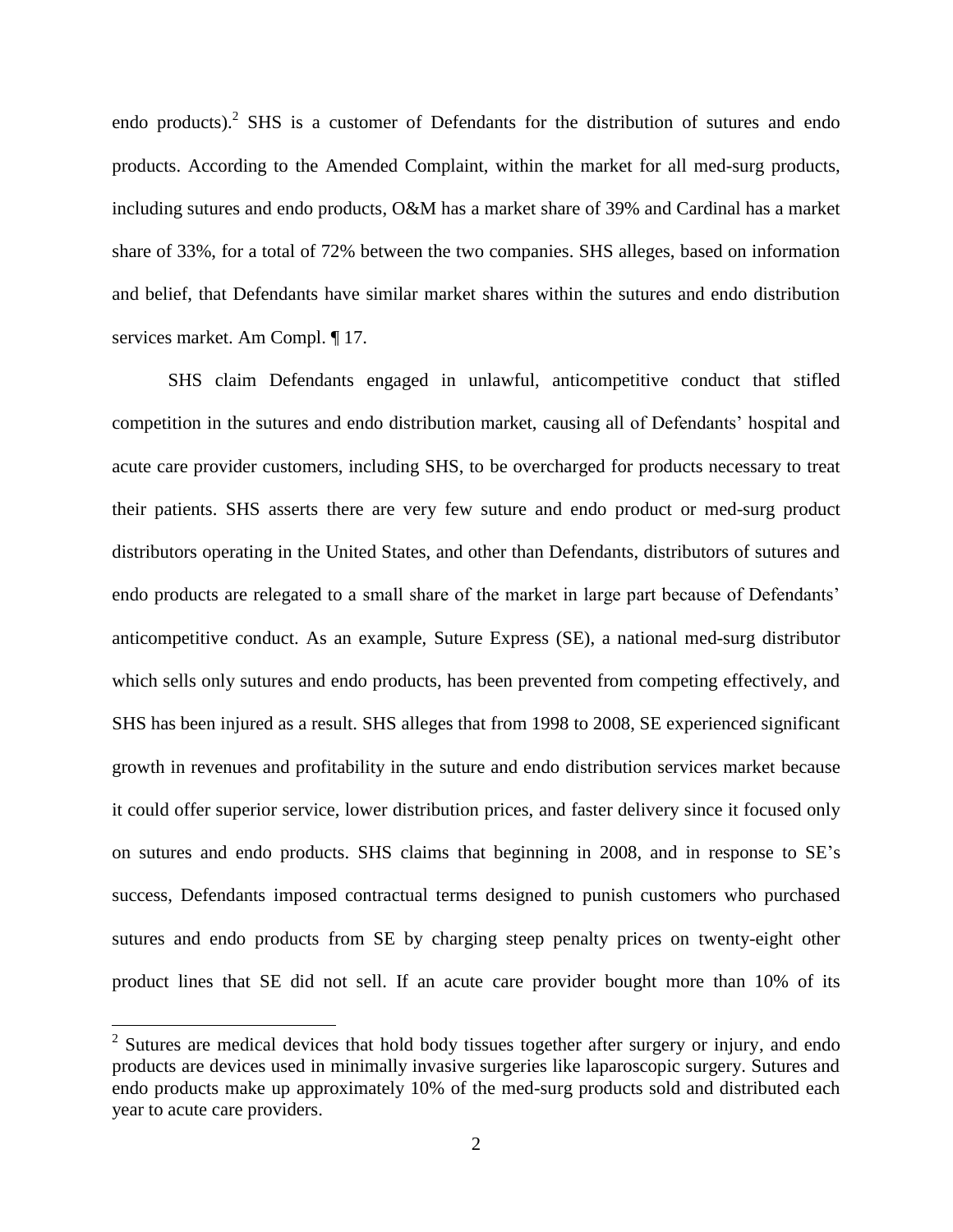requirements for sutures and endo from a competitor of Defendants, it was forced to pay a distribution services penalty on all of the med-surg products in its order, or "bundle," with the Defendants. Because the aggregate penalty exceeded the cost for sutures and endo products, a rival, such as SE, with a less diverse product line could not price its products so as to offset the penalty, even if the rival gave away the products for free. According to SHS, this penalty is packaged as a "discount program."<sup>3</sup> As a result, SE has been foreclosed from a significant portion of the sutures and endo product distribution market, and all of Defendants' customers whether or not their own contracts with the Defendants provided for such penalties—pay more for sutures and endo products than they would have paid in a market featuring competition from SE.

SHS also asserts Defendants have agreed to not compete with each other in the sutures and endo distribution services market. They employed their penalty schemes in unison, and these schemes are strikingly similar and functionally identical. In addition, Defendants are both members of the Health Industry Distributors Association (HIDA), a trade association representing medical product distributors. Every year HIDA hosts a number of annual conferences, including the Streamlining Healthcare Conference (f/k/a MedSurg Conference and Expo). SHS asserts representatives from both Defendants attend this conference every year, providing opportunities for Defendants to conspire.

SHS's Amended Complaint contains six counts: monopolization of the sutures and endo product market, in violation of 15 U.S.C. § 2 (Count One); anticompetitive agreements/bundling in restraint of trade, in violation of 15 U.S.C. § 1 (Count Two); conspiracy to restrain trade, in

 $3$  Whether this program is a discount or a penalty is not material to the Court's decision on the present motion to dismiss, so for purposes of this Memorandum, the Court will refer to the program as a "discount."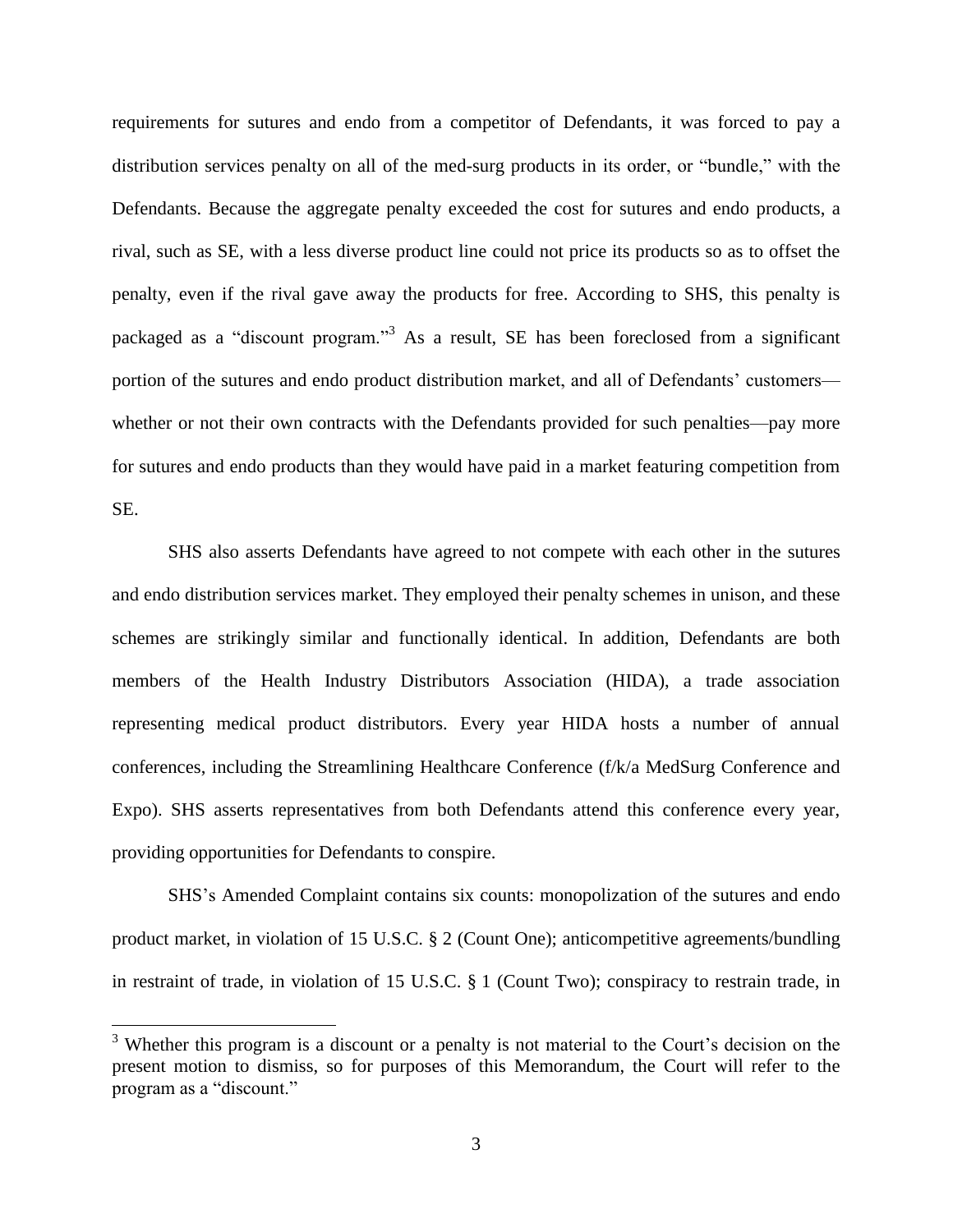violation of 15 U.S.C. § 1 (Count Three); conspiracy to monopolize, in violation of 15 U.S.C. § 2 (Count Four); exclusive dealing, in violation of 15 U.S.C. § 14 (Count Five); and illegal tying of suture and endo distribution services, in violation of 15 U.S.C. § 1 (Count Six).<sup>4</sup>

On September 26, 2013, this Court denied Defendants' motion to transfer venue to the District of Kansas, the venue of an earlier-filed action against Defendants. On December 13, 2013, Defendants filed a joint motion to dismiss SHS's Amended Complaint for lack of standing and failure to state a claim upon which relief may be granted.

#### **DISCUSSION**

#### **A. PLEADING STANDARDS**

Under Federal Rule of Civil Procedure  $12(b)(6)$ , a court may dismiss a complaint when it does not "contain sufficient factual matter, accepted as true, to 'state a claim to relief that is plausible on its face.'" *Ashcroft v. Iqbal*, 556 U.S. 662, 678 (2009) (quoting *Bell Atl. Corp. v. Twombly*, 550 U.S. 544, 570 (2007)). Because of the burdens discovery imposes on defendants in antitrust cases, a complaint's "[f]actual allegations must be enough to raise a right to relief above the speculative level." *Twombly*, 550 U.S. at 555. The court "must accept all of the complaint's well-pleaded facts as true, but may disregard any legal conclusions." *Fowler v. UPMC Shadyside*, 578 F.3d 203, 210-11 (3d Cir. 2009); *see also Papasan v. Allain*, 478 U.S.

Am. Compl. ¶ 99.

<sup>4</sup> SHS brings this action on behalf of itself and all others similarly situated, as representative of a class defined as:

Acute care providers in the United States and its territories that purchased sutures and endo distribution services from O&M and/or Cardinal or any of Defendants' divisions, subsidiaries, predecessors, or affiliates during the period from December 18, 2008 through such time as the effects of Defendants' illegal conduct have ceased (the "Class Period"), and excluding federal government entities, Defendants, and Defendants' divisions, subsidiaries, predecessors, and affiliates.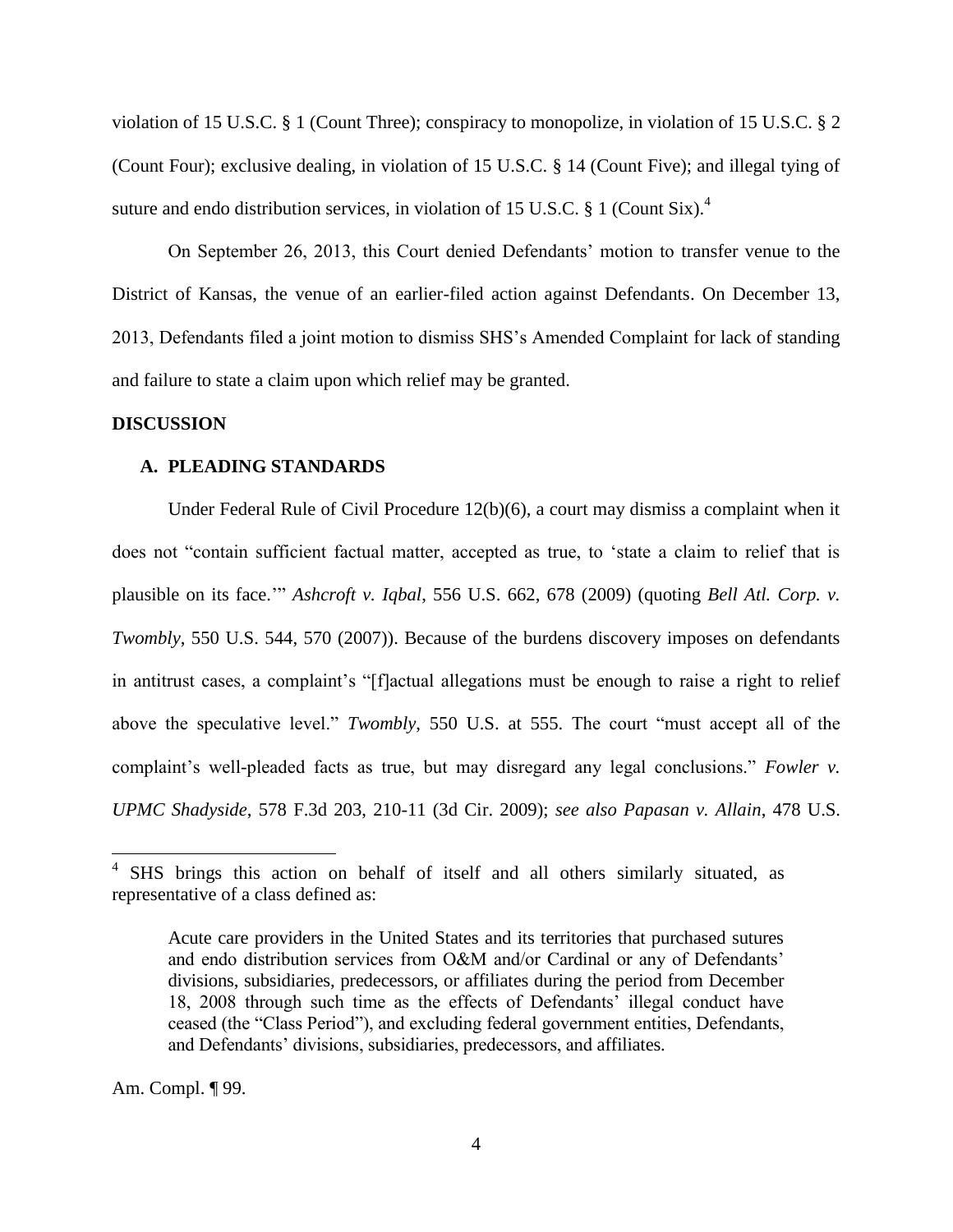265, 286 (1986) ("Although for the purposes of this motion to dismiss we must take all the factual allegations in the complaint as true, we are not bound to accept as true a legal conclusion couched as a factual allegation."). "A claim has facial plausibility when the plaintiff pleads factual content that allows the court to draw the reasonable inference that the defendant is liable for the misconduct alleged." *Gelman v. State Farm Mut. Auto. Ins. Co.*, 583 F.3d 187, 190 (3d Cir. 2009) (quoting *Iqbal*, 556 U.S. at 678).

In order to establish an actionable antitrust violation, a plaintiff must plead a basis for both Article III and antitrust standing. Article III of the United States Constitution confines the federal courts to the adjudication of actual cases and controversies. To establish Article III standing, a plaintiff must allege "(1) an injury that is (2) 'fairly traceable to the defendant's allegedly unlawful conduct' and that is (3) 'likely to be redressed by the requested relief.'" *Lujan v. Defenders of Wildlife*, 504 U.S. 555, 590 (1992) (quoting *Allen v. Wright*, 468 U.S. 737, 751 (1984)). With regard to injury, "[a] legally and judicially cognizable injury-in-fact must be distinct and palpable, not abstract or conjectural or hypothetical." *Danvers Motor Co., Inc. v. Ford Motor Co.*, 432 F.3d 286, 291 (3d Cir. 2005) (citation and internal quotation marks omitted). Injury-in-fact has no specific formula, but "economic injury is one of its paradigmatic forms." *Id.*

To properly plead antitrust standing, the plaintiff must show "more than injury causally linked to an illegal presence in the market." *Brunswick Corp. v. Pueblo Bowl-O-Mat, Inc.*, 429 U.S. 477, 489 (1977). Perhaps most importantly, the injury must be "of the type the antitrust laws were intended to prevent and that flows from that which makes defendants' acts unlawful." *Id.* Other factors a court should consider when determining antitrust standing include (1) "the causal connection between the antitrust violation and the harm to the plaintiff and the intent by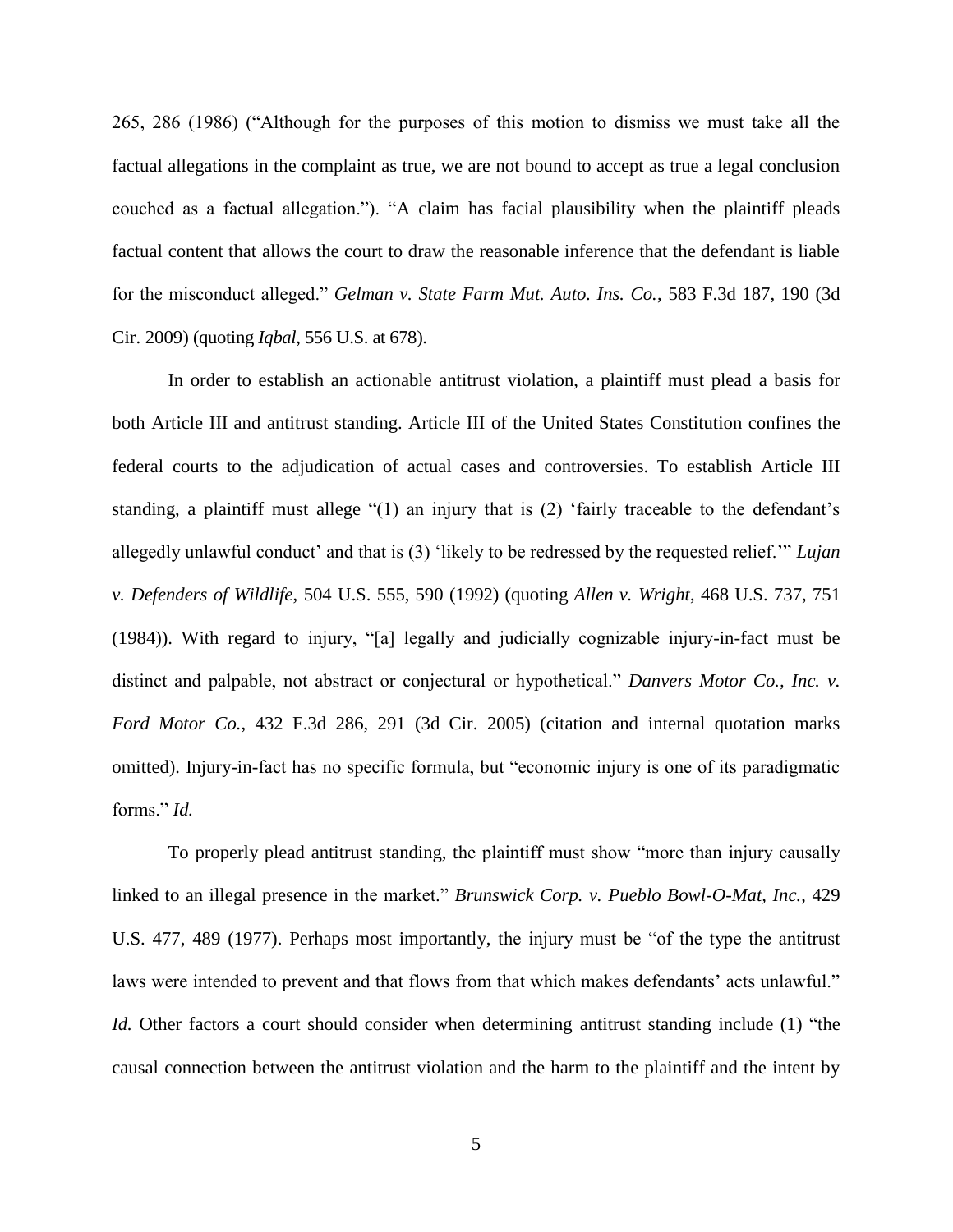the defendant to cause that harm"; (2) "the directness of the injury"; (3) "the existence of more direct victims of the alleged antitrust violations"; and (4) "the potential for duplicative recovery or complex apportionment of damages." *In re Lower Lake Erie Iron Ore Antitrust Litig.*, 998 F.2d 1144, 1165 (3d Cir. 1993) (citing *Associated Gen. Contractors of Cal., Inc. v. Cal. State Council of Carpenters*, 459 U.S. 519, 545 (1983)).

#### **B. STANDING**

SHS brings its claims under three separate statutes, all of which prohibit anticompetitive conduct. Section 1 of the Sherman Act prohibits "(e)very contract, combination in the form of trust or otherwise, or conspiracy, in restraint of trade or commerce." 15 U.S.C. § 1. Section 2 of the Sherman Act makes it a felony for any person to "monopolize, or attempt to monopolize, or combine or conspire with any other person or persons, to monopolize any part of the trade or commerce among the several States, or with foreign nations." *Id.* § 2. Finally, § 3 of the Clayton Act makes it unlawful for any person "to lease or make a sale or contract for sale of goods . . . or fix a price charged . . . on the condition, agreement, or understanding that the lessee or purchaser thereof shall not use or deal in the goods . . . of a competitor or competitors of the lessor or seller, where the effect of such . . . condition, agreement, or understanding may be to substantially lessen competition or tend to create a monopoly in any line of commerce." *Id.* § 14. Section 15 of the Sherman Act provides a private right of action to any person injured in his business or property by reason of any anything forbidden in the antitrust laws. *See id.* § 15.

Defendants assert SHS has not established either Article III or antitrust standing, and therefore all of SHS's claims must be dismissed. Defendants argue SHS has not suffered an injury-in-fact because SHS was not subject to Defendants' challenged contract provisions, and does not claim it was prevented from buying products from Defendants' competitors because of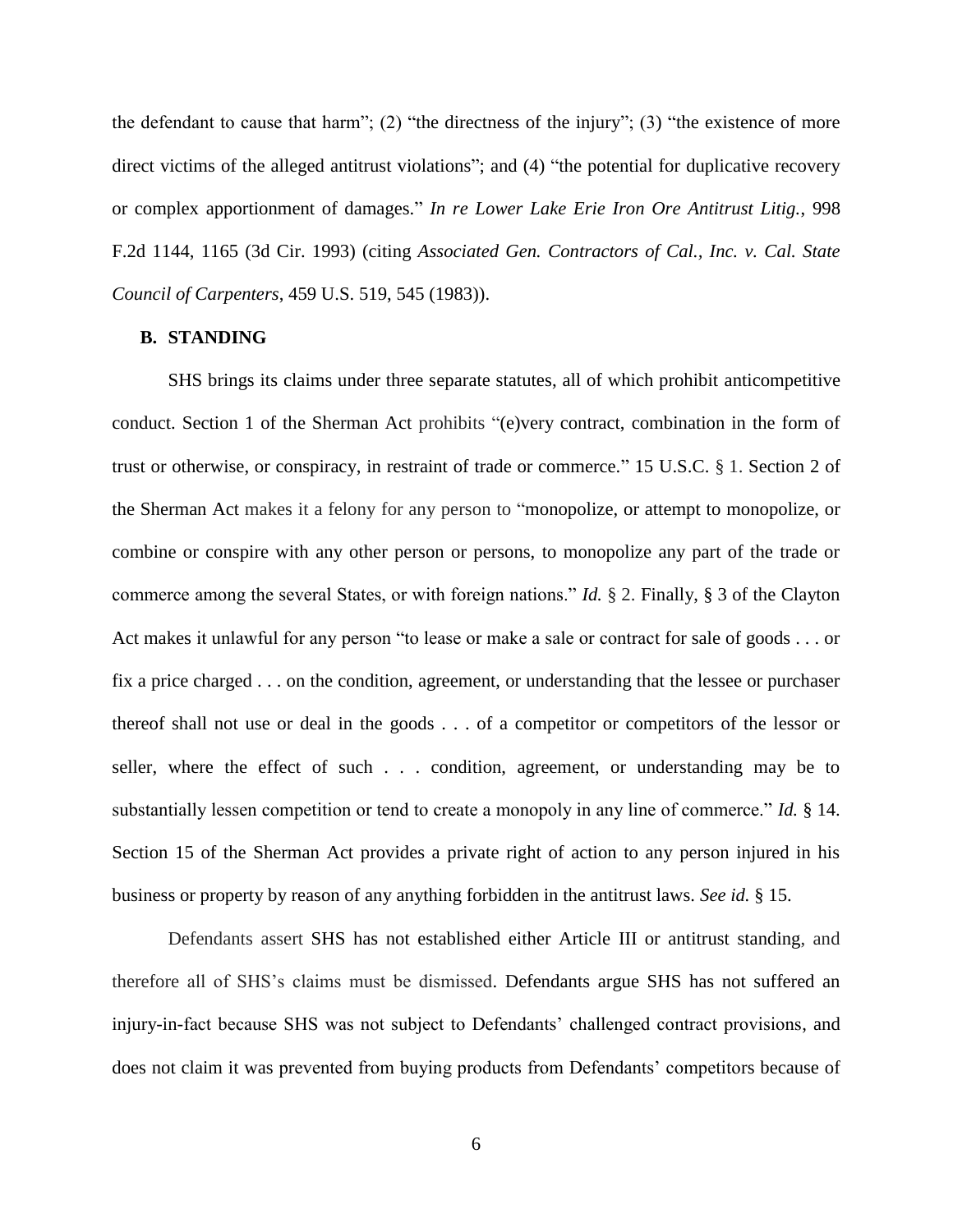the discount.<sup>5</sup> Defendants assert SHS has not alleged a causal connection between Defendants' supposedly illegal conduct and SHS's injury. Defendants also argue SE remains a competitor that offers lower prices and there are other competitive full-line distributers; therefore, Defendants cannot possibly charge higher, supracompetitive prices. Lastly, Defendants contend even if the Court finds SHS has suffered an injury, it is not the type of injury antitrust laws were designed to protect because SHS does not claim it was forced to buy products from Defendants or that Defendants penalized it for buying from a competitor.

The Court finds SHS's allegations of antitrust injury are sufficiently specific and plausible to establish both Article III and antitrust standing. SHS's injury consists of "paying higher prices to purchase distribution services than it would have paid absent Defendants' conduct." Am. Compl. ¶¶ 115, 122. Because SE was allegedly foreclosed from a significant portion of the suture and endo distribution services market, all of Defendants' customers whether or not their own contracts provided for such penalties—paid more for sutures and endo distribution services than they would have paid in a market featuring vibrant competition from SE. It is plausible that SE is less able to compete because it has been prevented from growing and has less of an incentive to compete because Defendants have blocked a significant portion of the market. There is no dispute SHS is a purchaser in the sutures and endo distribution services market, so any price increase is a sufficiently direct injury to SHS, and the allegations in SHS's Amended Complaint, if proven, support at least one theory of causation which could entitle SHS to relief.

Additionally, contrary to Defendants' argument, SHS does not claim that SE currently offers lower distribution prices. Rather, SHS alleges that until 2008, SE could offer acute care

<sup>5</sup> At oral argument, SHS admitted it is a customer of Defendants but was never part of a contract that imposed the discounts at issue in this case. *See* Oral Arg. Tr. 42, Mar. 20, 2014.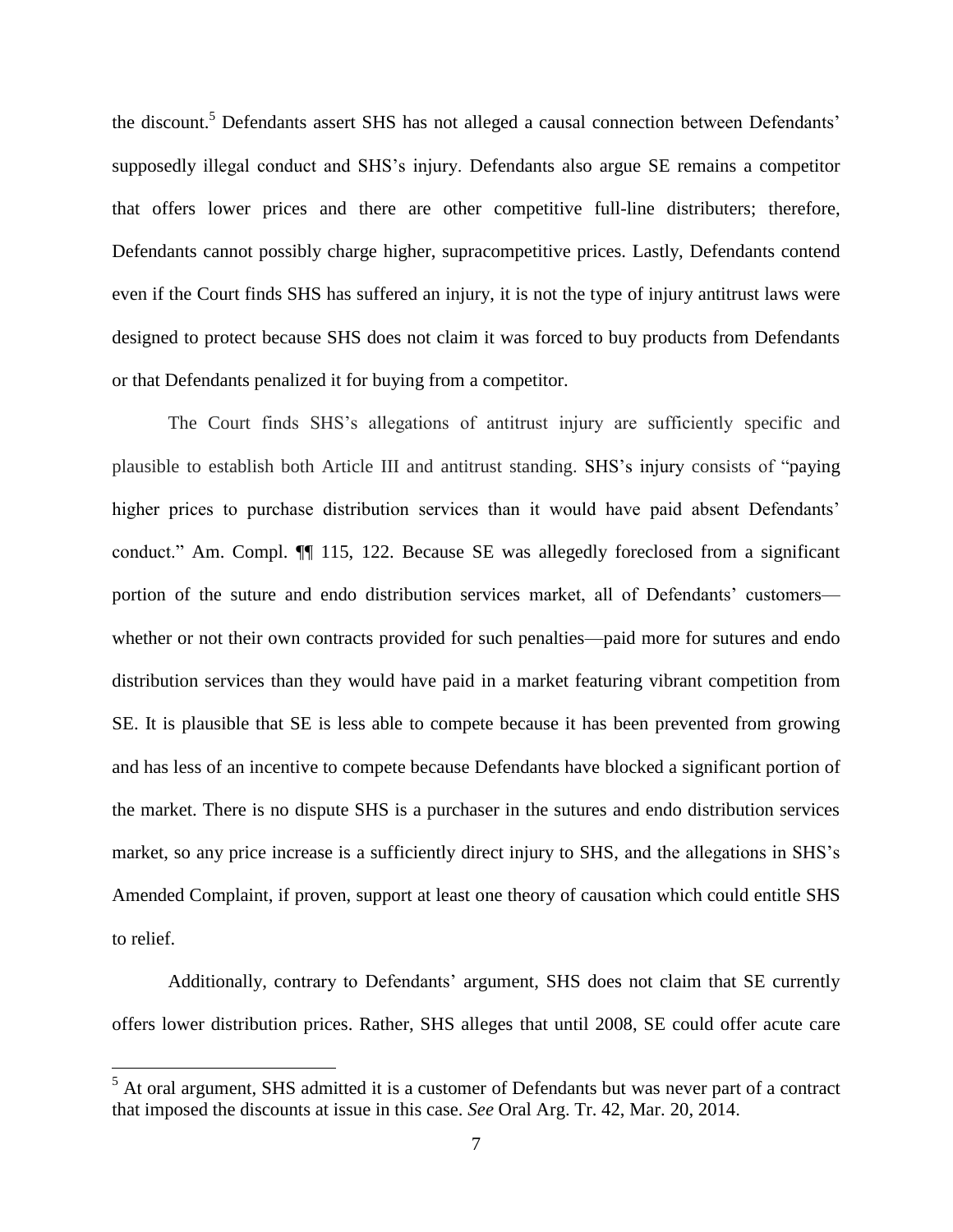providers superior service, lower distribution prices, faster and more efficient delivery, and a more comprehensive product line. Am. Compl. ¶ 32. SHS alleges, however, the Defendants' "scheme resulted in substantial foreclosure and reduced [SE's] market share." Am. Compl. ¶ 36. It is plausible that had the Defendants' conduct not reduced SE's market power, the prices SHS paid for sutures and endo distribution services would have decreased to the point where they were less than the price SHS actually paid for sutures and endo distribution services from Defendants, even after any discounts provided by the Defendants. *See Bradburn Parent/Teacher Store, Inc. v. 3M (Minnesota Mining & Mfg. Co.)*, No. 02-7676, 2000 WL 34003597, at \*4 (E.D. Pa. July 25, 2003) (allowing consumer class claims against a transparent tape retailer to continue because defendant's bundled prices, although lower than other competitors' prices due to a discount program, were still plausibly higher than the prices that would have existed without anticompetitive conduct). In addition, it is not dispositive that SE remains in the market as a competitor because, as the Third Circuit has repeatedly stated, to establish an antitrust violation, "it is not necessary that all competition be removed from the market. The test is not total foreclosure, but whether the challenged practices bar a substantial number of rivals or severely restrict the market's ambit." *United States v. Dentsply Int'l, Inc*., 399 F.3d 181, 191 (3d Cir. 2005).

Lastly, because SHS alleges Defendants' conduct results in overcharges to all customers, standing is not limited to only the acute care providers that were themselves subject to anticompetitive contracts. A direct purchaser need not allege it was a party to an exclusionary contract; it is only necessary that the alleged injury results from the anticompetitive outcomes of the alleged conduct. *See SigmaPharm, Inc. v. Mut. Pharm. Co., Inc.*, 772 F. Supp. 2d 660, 672 (E.D. Pa. 2011), *aff'd*, 454 F. App'x 64 (3d Cir. 2011). Because of the reduced competition and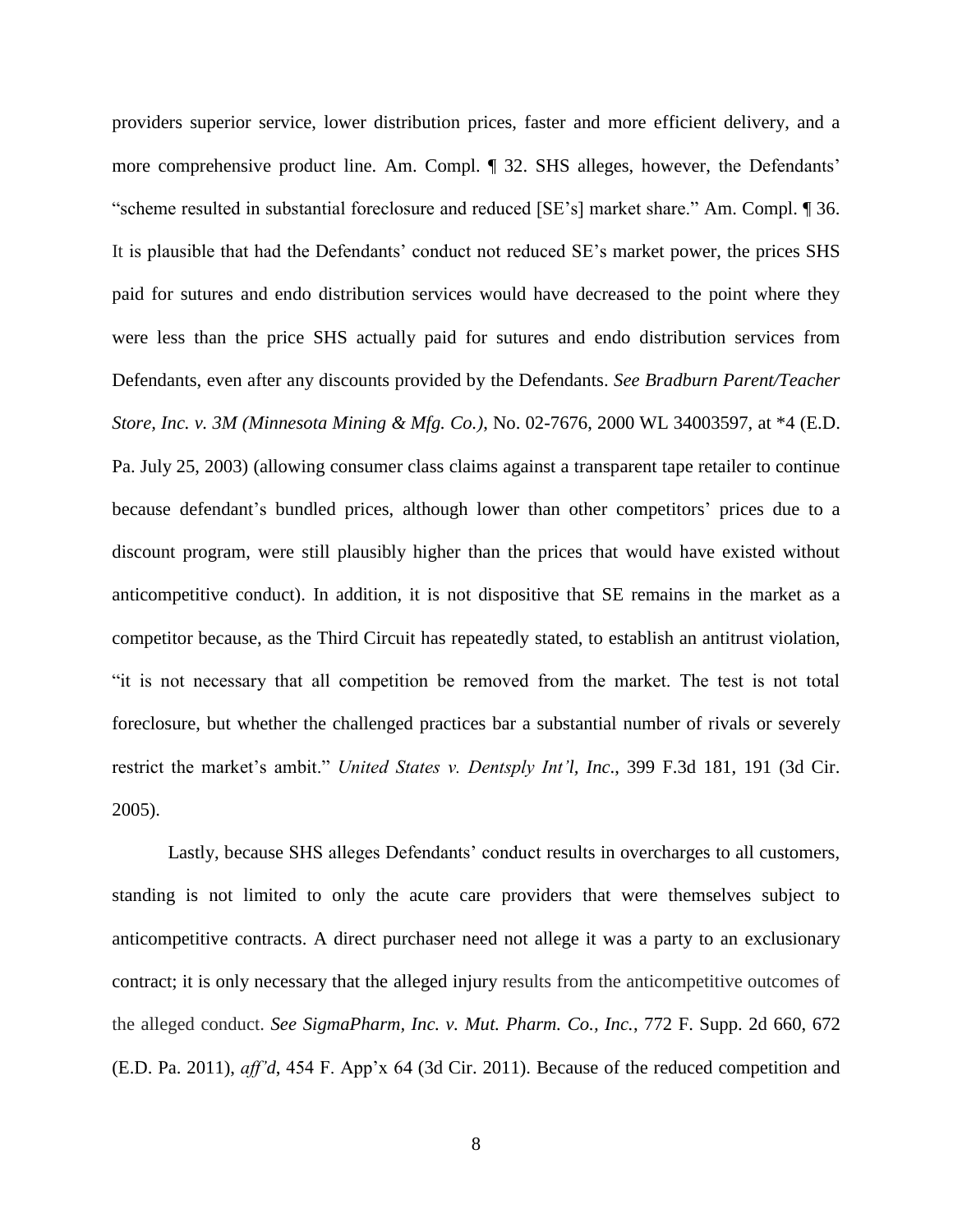the restrictions on the ability of competitors to operate in a market affected by antitrust violations, both consumers and competitors in a restrained market satisfy the standard for antitrust injury. *See id.*; *W. Penn Allegheny Health Sys., Inc. v. UPMC*, 627 F.3d 85, 102 (3d Cir. 2010); *see also Serfecz v. Jewel Food Stores*, 67 F.3d 591, 597 (7th Cir. 1995) ("When the plaintiff's injury is linked to the injury inflicted upon the market, such as when *consumers* pay higher prices because of a market monopoly or when a competitor is forced out of the market, the compensation of the injured party promotes the designated purpose of the antitrust law—the preservation of competition." (emphasis added)); *Bradburn Parent/Teacher Stores, Inc. v. 3M*, No. 02-7676, 2004 WL 1842987, \*7 (E.D. Pa. Aug. 18, 2004) (certifying class in which plaintiff consumer contended that every member of the proposed class paid too much for defendant retailer's product, regardless of whether they received any bundled rebates from defendant). SHS has adequately pleaded that Defendants' scheme injures all direct purchasers, regardless of whether they were subject to the contractual restraints, because the aggregate effect of the discount program is that Defendants can charge higher prices than would be possible under competitive conditions. Paying higher prices is the quintessential form of antirust injury.

### **C. RULE 12(b)(6) CHALLENGES**

 $\overline{a}$ 

Defendants also argue SHS's Amended Complaint should be dismissed because SHS has failed to allege a plausible claim for a violation of either the Sherman Act or the Clayton Act. As to Counts Two,  $6$  Five,  $7$  and Six $8$  of the Amended Complaint, the Court disagrees and finds SHS's

 $6$  In Count Two, SHS alleges a bundling claim pursuant to  $§$  1 of the Sherman Act. Bundling is the practice of offering, for a single price, two or more goods or services that could be sold separately, and a bundled discount occurs when a firm sells the bundle for a lower price than it charges for the goods or services purchased individually. *See Cascade Health Solutions v. PeaceHealth*, 515 F.3d 883, 894 (9th Cir. 2008); s*ee also [LePage's Inc. v. 3M](https://a.next.westlaw.com/Link/Document/FullText?findType=Y&serNum=2003236479&pubNum=506&fi=co_pp_sp_506_154&originationContext=document&transitionType=DocumentItem&contextData=(sc.UserEnteredCitation)#co_pp_sp_506_154)*, 324 F.3d 141, [154 \(3d Cir.](https://a.next.westlaw.com/Link/Document/FullText?findType=Y&serNum=2003236479&pubNum=506&fi=co_pp_sp_506_154&originationContext=document&transitionType=DocumentItem&contextData=(sc.UserEnteredCitation)#co_pp_sp_506_154) 2003) (en banc). Although bundled discounts generally benefit buyers by allowing them to get more for less, it is possible "for a firm to use a bundled discount to exclude an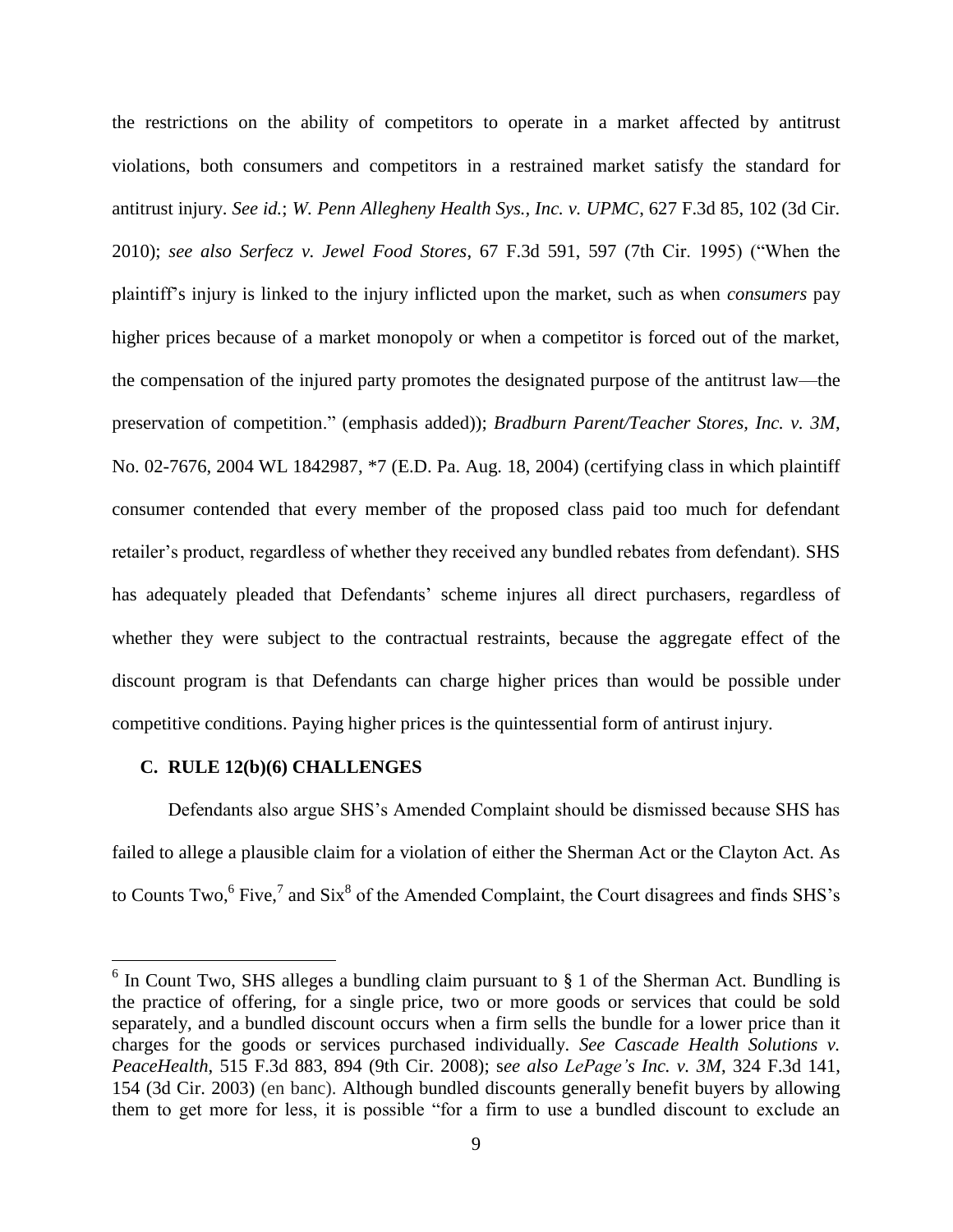equally or more efficient competitor and thereby reduce consumer welfare in the long run." *Cascade Health Solutions*, 515 F.3d at 896 (citations omitted). A competitor who sells only a part of the bundle—in this case sutures and endo products—might not be able to match profitably the price created by the bundled discount. *See id.*

 $\overline{a}$ 

SHS alleges Defendants unlawfully bundle sutures and endo distribution services with other med-surg distribution services. Customers wishing to purchase med-surg products other than sutures and endo products from the Defendants are forced to pay an enhanced distribution fee, and in order to compete effectively, Defendants' competitors would have to sell suture and endo distribution services at a loss. SHS asserts Defendants have no procompetitive reason for engaging in such actions, and these actions have produced anticompetitive effects, including artificially inflating prices for sutures and endo distribution services for all consumers. Because SHS has alleged facts sufficient to support its claim that Defendants have violated § 1 of the Sherman Act by bundling, the Court will deny the motion to dismiss as to Count Two.

 $<sup>7</sup>$  In Count Five, SHS alleges Defendants have participated in exclusive dealing in violation of</sup> § 3 of the Clayton Act. SHS claims Defendants sell med-surg distribution services based on the condition the purchaser will not purchase sutures and endo distribution services from Defendants' competitors, and this exclusive dealing has foreclosed competitors from the suture and endo products distribution services market. SHS also alleges Defendants' contracts are difficult to terminate, and thus exist for long terms.

"An exclusive dealing arrangement is an agreement in which a buyer agrees to purchase certain goods or services only from a particular seller for a certain period of time." *ZF Meritor, LLC v. Eaton Corp.*, 696 F.3d 254, 270 (3d Cir. 2012) (citation omitted). Oftentimes exclusive dealing arrangements are entered into for procompetitive reasons; therefore, the legality of such agreements is judged under the rule of reason and depends on whether the arrangement "will foreclose competition in such a substantial share of the relevant market so as to adversely affect competition." *Id.* at 271; *see also Tampa Elec. Co. v. Nashville Coal Co.*, 365 U.S. 320, 327-29 (1961). To be unlawful, the arrangement must "substantially lessen competition, rather than merely disadvantage rivals." *ZF Meritor*, 696 F.3d at 271.

It is plausible Defendants' contracts qualify as unlawful exclusive dealing, even if the exclusive terms are not explicitly stated in the contracts themselves. First, O&M and Cardinal allegedly have 39% and 33% of the market for sutures and endo distribution services, respectively. SHS asserts Defendants have entered into the challenged contracts "with at least a majority of acute care providers," or, at the very least, half of their customers, which could be 19.5% and 16.5% of the relevant market. Am. Compl. ¶ 54; Oral Arg. Tr. 67-68, Mar. 20, 2014. Thus, the potential degree to which Defendants' actions foreclose competitors from the suture and endo distribution services market is significant and may violate the Clayton Act. *See Am. Motor Inns, Inc. v. Holiday Inns, Inc.*, 521 F.2d 1230, 1252 (3d Cir. 1975) (finding that in light of the fact the defendant was the largest hotel-motel group in the country, an agreement which foreclosed defendant's competitors from 14.7% of the market "may well offend the limitations which the Clayton Act places on exclusive contracts"). In addition, a number of factors are relevant to the determination whether an exclusive dealing arrangement forecloses a substantial part of the market; it is not simply a qualitative analysis of market power. *See ZF Meritor*, 696 F.3d at 271. For example, exclusivity arrangements need not be expressly stated in a contract; instead, courts must "ascertain the relationship between the parties and the effect of the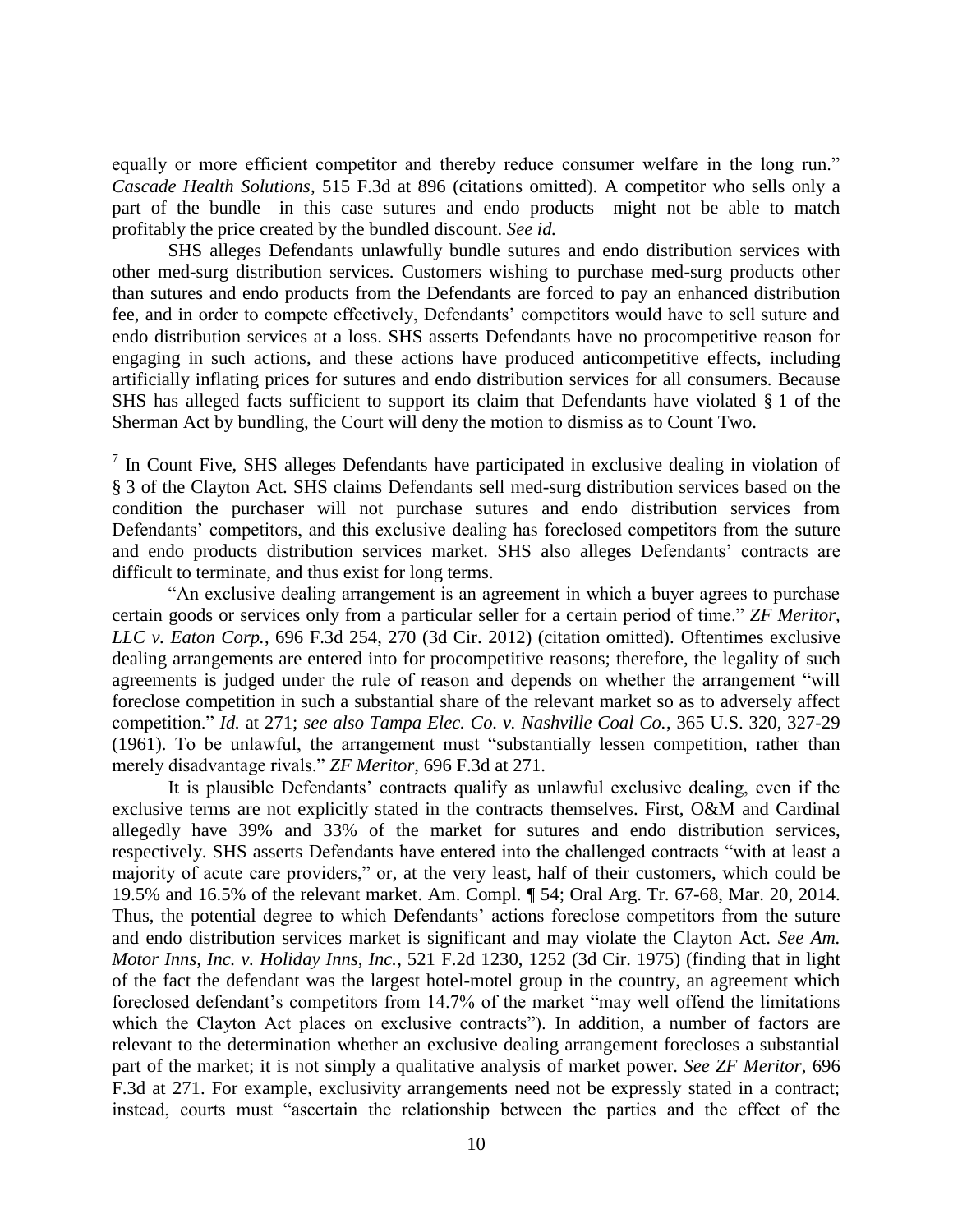agreement 'in the real world.'" *Id.* at 270. Therefore, even though Defendants' contracts might not explicitly exclude customers from buying supplies from competitors, the real world effect may be to do just that. Further, the Clayton Act is not limited to contracts that completely exclude the purchase of a competitor's goods. *See id.* at 283. Given these factors, the Court cannot decide at this stage that the contracts at issue do not involve exclusive dealing, and this claim will not be dismissed.

 $\overline{a}$ 

<sup>8</sup> In Count Six, SHS alleges Defendants have tied med-surg distribution services other than sutures and endo distribution services (tying products) to the purchase of sutures and endo distribution services (tied products), in violation of § 1 of the Sherman Act. A tying arrangement is "an agreement by a party to sell one product but only on the condition that the buyer also purchases a different (or tied) product, or agrees that he will not purchase that product from any other supplier." *N. Pac. Ry. Co. v. United States*, 356 U.S. 1, 6 (1958). When the seller maintains a monopolistic position in the market for the tying product and if a substantial volume of commerce in the tied product is restrained, a tying arrangement is per se illegal. *See Times-Picayune Pub. Co. v. United States*, 345 U.S. 594, 608-09 (1953). If the defendant's lack of market power in the tying product prevents a plaintiff from establishing per se illegality of a tying arrangement, the defendant's conduct may still be unlawful under a rule of reason analysis. *See Jefferson Parish Hosp. Dist. No. 2 v. Hyde*, 466 U.S. 2, 17-18 (1984), *abrogated on other grounds by Ill. Tool Works Inc. v. Indep. Ink, Inc.*, 547 U.S. 28 (2006); *see also Burtch v. Milberg Factors, Inc.*, 662 F.3d 212, 221-22 (3d Cir. 2011). The Sherman Act does not prohibit "tying," it prohibits "contracts . . . in restraint of trade." *Jefferson Parish*, 466 U.S. at 22 n.34. Thus, "[t]he legality of petitioners' conduct depends on its competitive consequences, not whether it can be labeled 'tying.'" *Id.*

In this case, SHS has not alleged Defendants' market share in the market for med-surg distribution services excluding sutures and endo distribution services, stating only that each Defendant possess "appreciable power" in this market. Am. Compl. ¶ 138. Assuming the Defendants possess similar shares in that market as they do in the med-surg distribution services market generally (39% for O&M and 33% for Cardinal), then Defendants individually do not have the requisite market power to render the discount program per se illegal. However, SHS can still advance its claim under a rule of reason standard by demonstrating an actual adverse effect on competition in the sutures and endo distribution services market and an injury cognizable by the antitrust laws. *See Town Sound & Custom Tops, Inc. v. Chrysler Motors Corp.*, 959 F.2d 468, 482 (3d Cir. 1992). SHS has properly pled such an adverse effect because it claims that the Defendants' discount program has raised prices for all med-surg products. *See, e.g.*, Am Compl. ¶¶ 90, 94.

Defendants point out that SHS is free to buy from other competitors, and if the buyer in an arrangement is "free to take either product by itself there is no tying problem even though the seller may also offer the two items as a unit at a single price." *N. Pac. Ry. Co.*, 356 U.S. at 6; *see also Warren Gen. Hosp. v. Amgen Inc.*, No. 09-4935, 2010 WL 2326254, at \*7 (D.N.J. June 7, 2010), *aff'd*, 643 F.3d 77 (3d Cir. 2011). However, an illegal tying arrangement can exist if purchasing the items together is the "only viable economic option." *Amerinet, Inc. v. Xerox Corp.*, 972 F.2d 1483, 1500 (8th Cir. 1992) (quoting *Nobel Scientific Indus., Inc. v. Beckman Instruments, Inc.*, 670 F. Supp. 1313, 1324 (D. Md. 1986), *aff'd*, 831 F.2d 537 (4th Cir. 1987)); *see also Compuware Corp. v. Int'l Bus. Machines Corp.*, 366 F. Supp. 2d 475, 480 (E.D. Mich.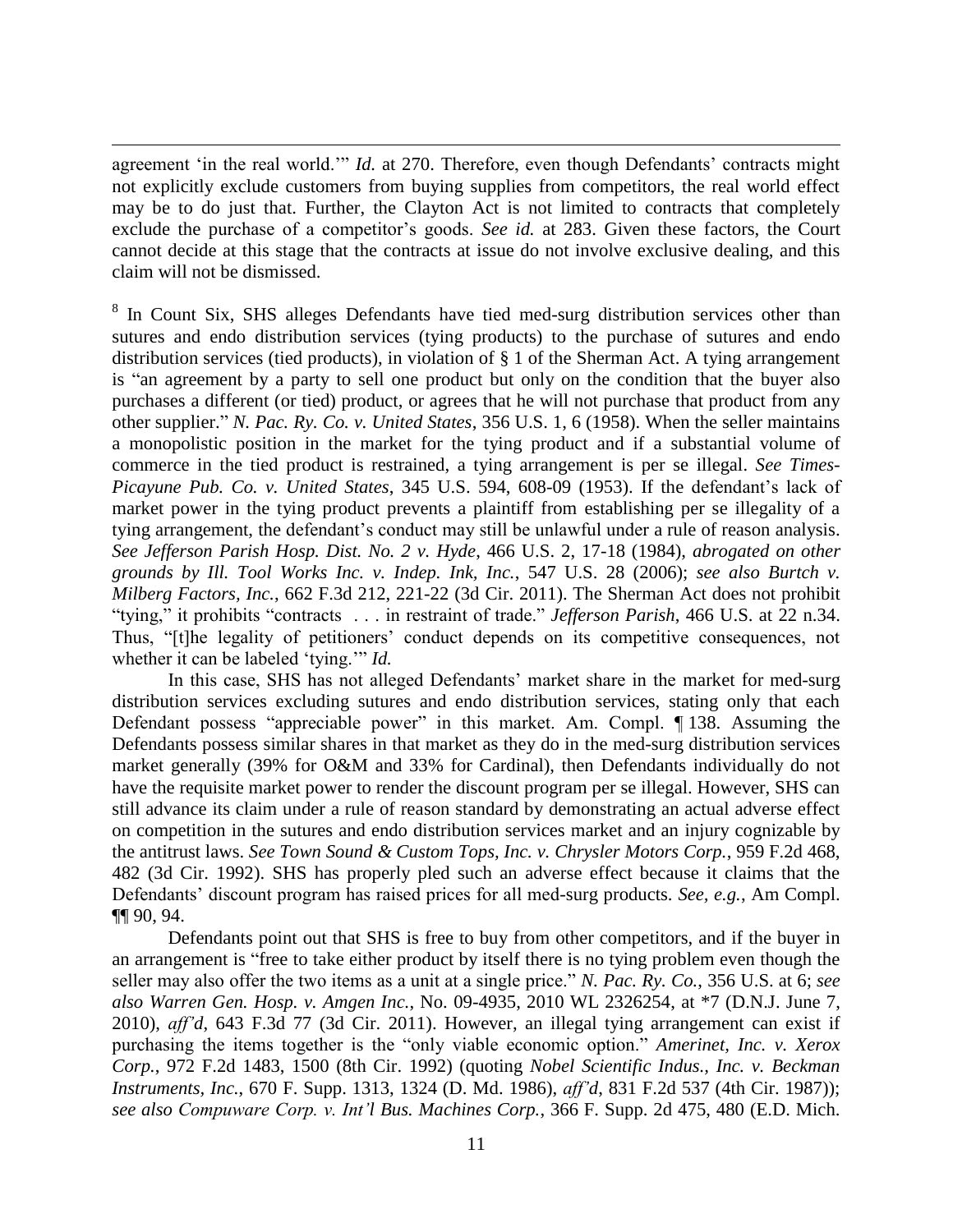allegations are sufficient at the pleading stage. As to Counts One, Three, and Four, the Court agrees SHS has failed to state a plausible claim for relief. The Court will therefore grant Defendants' motion as to these three Counts for the reasons set forth below.

# **1. Counts Three and Four: Conspiracy**<sup>9</sup>

 $\overline{a}$ 

In Counts Three and Four, SHS alleges conspiracy to restrain trade and conspiracy to monopolize in violation of §§ 1 and 2 of the Sherman Act respectively. Because the Court finds SHS has not adequately alleged the existence of an agreement among the Defendants, these Counts will be dismissed.

Section 1 of the Sherman Act applies only to contracts, combinations, and conspiracies; hence claims pursuant to § 1 always require the existence of an agreement. *See Howard Hess Dental Labs. Inc. v. Dentsply Int'l, Inc.*, 602 F.3d 237, 254 (3d Cir. 2010). Claims pursuant to § 2 do not require an agreement except where, as here, the specific charge is conspiracy to monopolize. *Id.*; *see also Copperweld Corp. v. Independence Tube Corp.*, 467 U.S. 752, 767

<sup>2005).</sup> In the absence of a formal agreement, a plaintiff can still establish a tie-in was involved by "proof that purchase of one product, the tied product, was not voluntary, i.e., by proof of coercion." *Ungar v. Dunkin' Donuts of Am., Inc.*, 531 F.2d 1211, 1224 (3d Cir. 1976). Here, SHS alleges purchasers have been coerced into buying products they might have preferred to purchase elsewhere because Defendants' bundles are structured and priced so customers have no sound economic alternative but to accept the offer. Am. Compl.  $\P$  58. The Court finds these circumstances could plausibly amount to coercion.

The Court has serious doubts about the viability of SHS's tying claim in light of the fact the arrangement is not per se illegal given the Defendants' market power and the fact consumers can purchase the tying and tied products separately. This issue, however, is better addressed at the summary judgment stage.

<sup>&</sup>lt;sup>9</sup> The Court will address Counts Three and Four of the Amended Complaint involving allegations of conspiracy or concerted action before turning to the substantive monopolization claim, which relies in part on the sufficiency of the conspiracy allegations.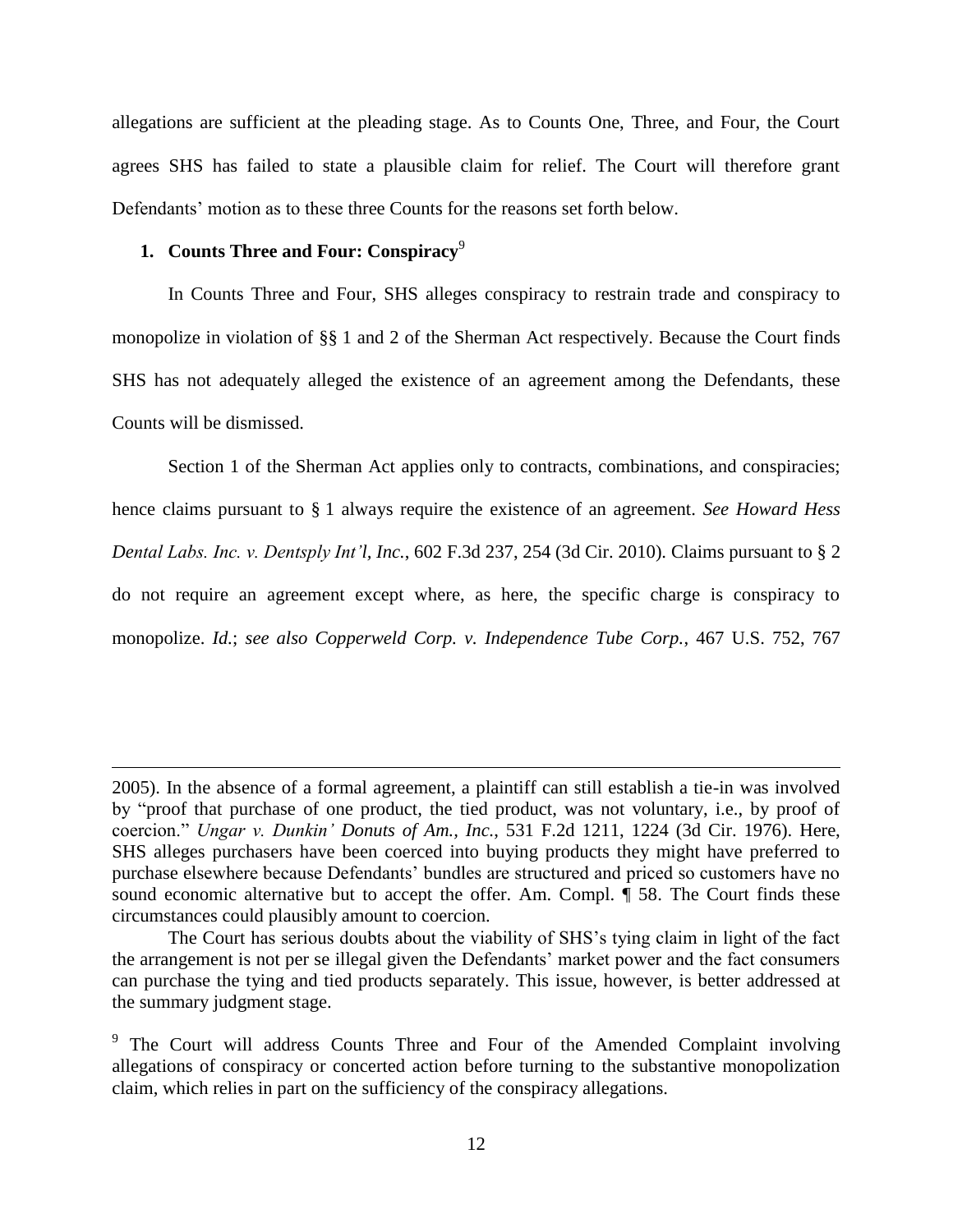n.13 (1984). Thus, the viability of SHS's claims in Counts Three and Four turn on whether it has adequately alleged an agreement among the Defendants.<sup>10</sup>

An agreement exists when there is "some form of concerted action [defined as] unity of purpose or a common design and understanding or a meeting of minds or a conscious commitment to a common scheme." *W. Penn Allegheny Health Sys.*, 627 F.3d at 99 (citation and internal quotation marks omitted). In order to avoid deterring innocent conduct that enhances competition, alleged facts supporting a conspiracy claim "must tend to rule out the possibility that the defendants were acting independently." *Twombly*, 550 U.S. at 554; *see also In re Ins. Brokerage Antitrust Litig.*, 618 F.3d 300, 321 (3d Cir. 2010). In a highly concentrated market, "any single firm's price and output decisions will have a noticeable impact on the market and on its rivals,' such that when any firm in that market 'is deciding on a course of action, any rational decision must take into account the anticipated reaction of the other firms.'" *Ins. Brokerage*, 618 F.3d at 321 n.19 (quoting *In re Flat Glass Antitrust Litig.*, 385 F.3d 350, 359 (3d Cir. 2004)). The result "is that firms in a concentrated market may maintain their prices at supracompetitive levels, or even raise them to those levels, without engaging in any overt concerted action." *Flat Glass*, 385 F.3d at 359.

Although parallel conduct by competitors in a particular market is consistent with the existence of an agreement, it is "just as much in line with a wide swath of rational and

<sup>&</sup>lt;sup>10</sup> Specifically, to prevail on a  $\S$  1 conspiracy claim, the plaintiff must allege "(1) concerted action by the defendants; (2) that produced anti-competitive effects within the relevant product and geographic markets;  $(3)$ ... the concerted actions were illegal; and  $(4)$  [the plaintiff] was injured as a proximate result of the concerted action." *Gordon v. Lewistown Hosp.*, 423 F.3d 184, 207 (3d Cir. 2005); *see also Howard Hess*, 602 F.3d at 253. To prevail on a § 2 conspiracy claim, a plaintiff must establish "(1) an agreement to monopolize; (2) an overt act in furtherance of the conspiracy; (3) a specific intent to monopolize; and (4) a causal connection between the conspiracy and the injury alleged." *Howard Hess*, 602 F.3d at 253 (citing *Am. Tobacco Co. v. United States*, 328 U.S. 781, 788, 809 (1946)) (second citation omitted).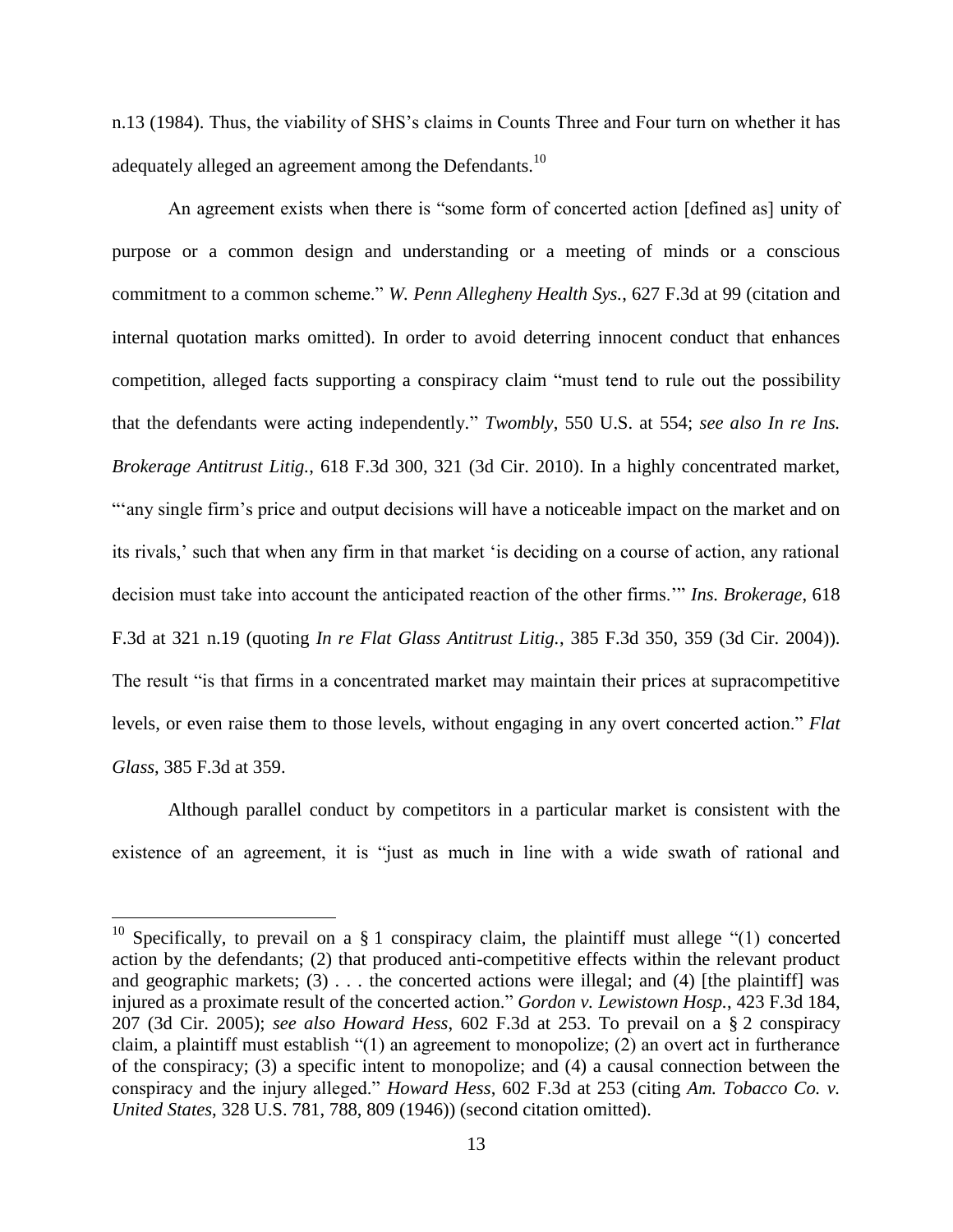competitive business strategy unilaterally prompted by common perceptions of the market," and is thus not dispositive of an agreement. *Ins. Brokerage*, 618 F.3d at 321. Therefore, in addition to allegations of parallel conduct, a plaintiff must allege facts that, if true, would establish at least one "plus factor."<sup>11</sup> These factors include: "(1) evidence that the defendant had a motive to enter into a price fixing conspiracy; (2) evidence that the defendant acted contrary to its interests; and (3) evidence implying a traditional conspiracy." *Burtch v. Milberg Factors, Inc.*, 662 F.3d 212, 227 (3d Cir. 2011) (quoting *Ins. Brokerage*, 618 F.3d at 321-22).

The first factor, the defendant's motive to enter into a price fixing conspiracy, means allegations that "the industry is conducive to oligopolistic price fixing" or "the structure of the market was such as to make secret price fixing feasible." *Flat Glass*, 385 F.3d at 360 (citation omitted); *see id.* at 361 (reversing the grant of summary judgment and finding plaintiffs demonstrated defendant had a motive to enter a price fixing conspiracy given the conditions of the flat glass market including the fact there was only a handful of sellers, there was no fringe market of smaller firms, the industry had high fixed costs, flat glass was a standardized product, and there was a decline in demand but an increase in supply for flat glass during the relevant time); *In re Linerboard Antitrust Litig.*, 504 F. Supp. 2d 38, 54 (E.D. Pa. 2007) (describing a homogenous commodity sold in a concentrated market with high barriers to entry and "huge" fixed costs of production as "textbook conditions for illegal collusion"). The second factor, evidence that the defendant acted contrary to its interests, "means evidence of conduct that would be irrational assuming that the defendant operated in a competitive market." *Flat Glass*,

<sup>11</sup> *See Ins. Brokerage*, 618 F.3d at 322 (explaining that "*Twombly* aligns the pleading standard with the summary judgment standard in at least one important way: Plaintiffs relying on circumstantial evidence of an agreement must make a showing at both stages (with well-pled allegations and evidence of record, respectively) of something more than merely parallel behavior and something plausibly suggest [ive of] (not merely consistent with) agreement" (internal citations and quotation marks omitted)).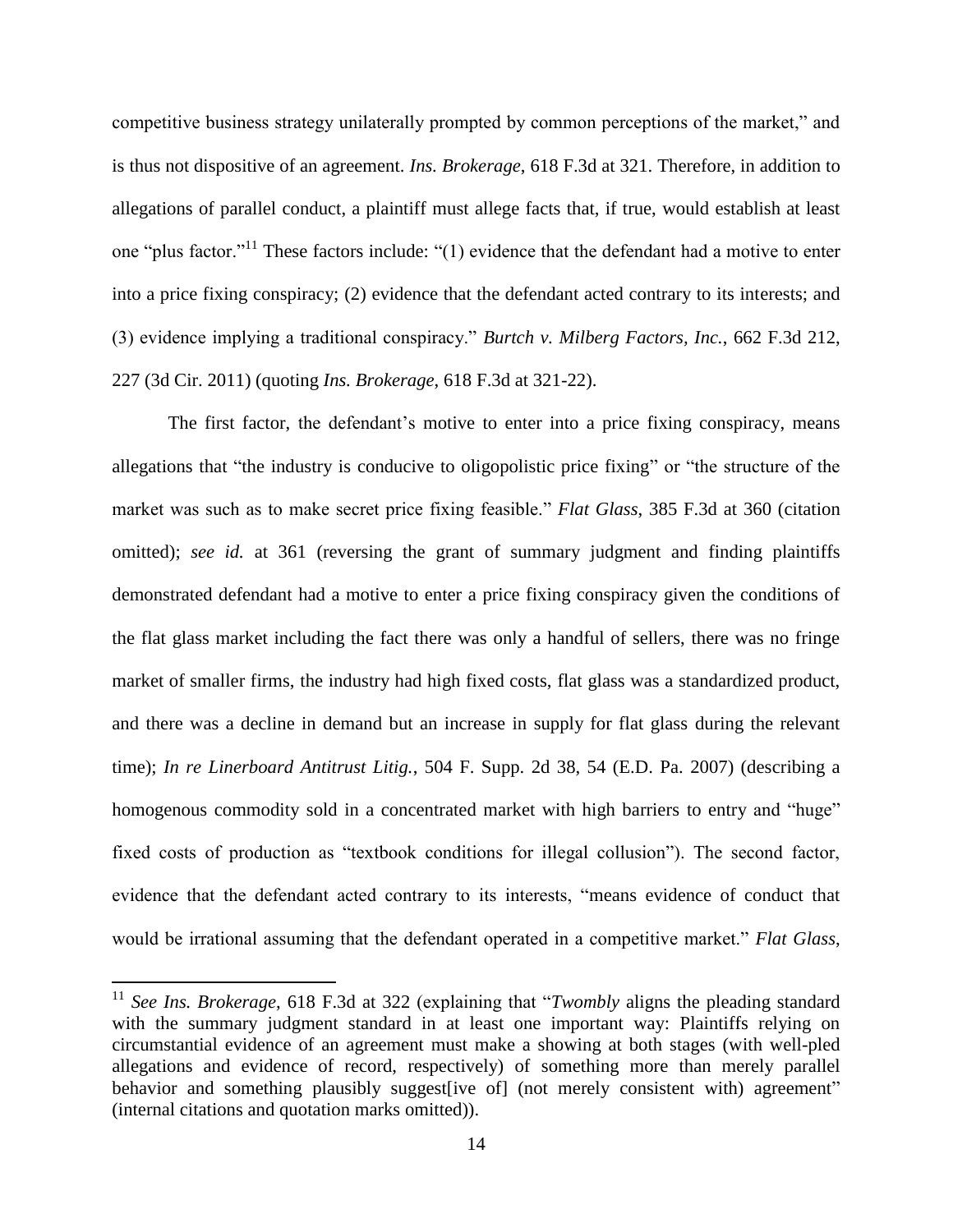385 F.3d at 360-61. Courts must evaluate these first two factors with care, however, because each "may indicate simply that the defendants operate in an oligopolistic market, that is, may simply restate the (legally insufficient) fact that market behavior is interdependent and characterized by conscious parallelism." *Ins. Brokerage*, 618 F.3d at 322. Thus, these two factors "do not alone tend to exclude the possibility of independent action," and the Court must focus primarily on the third factor, evidence implying a traditional conspiracy. *See Flat Glass*, 385 F.3d at 361. This evidence consists of "non-economic evidence that there was an actual, manifest agreement not to compete, which may include proof that the defendants got together and exchanged assurances of common action or otherwise adopted a common plan even though no meetings, conversations, or exchanged documents are shown." *Ins. Brokerage*, 618 F.3d at 322 (citation and internal quotation marks omitted).

SHS asserts it has properly pleaded all three plus factors. According to SHS, it pleaded motive to enter into a conspiracy because the Amended Complaint alleges products were offered in a concentrated market with high barriers to entry and large fixed costs of production. Second, Defendants acted contrary to their self-interests, otherwise each would have responded to the other's bundling practices by offering customers an alternative purchasing option without a restrictive bundling condition, in order to take market share from its rival. Lastly, SHS alleges Defendants have acted as coconspirators because at least since 2007, they have been afforded numerous opportunities to collude at annual med-surg conferences.

The Court finds these allegations are insufficient to show the Defendants formed an agreement. First, as to the Defendants' motive, even assuming the sutures and endo distribution services market is susceptible to collusion given high barriers to entry and large fixed costs of production, this factor alone does not support SHS's conspiracy claim. SHS's allegation that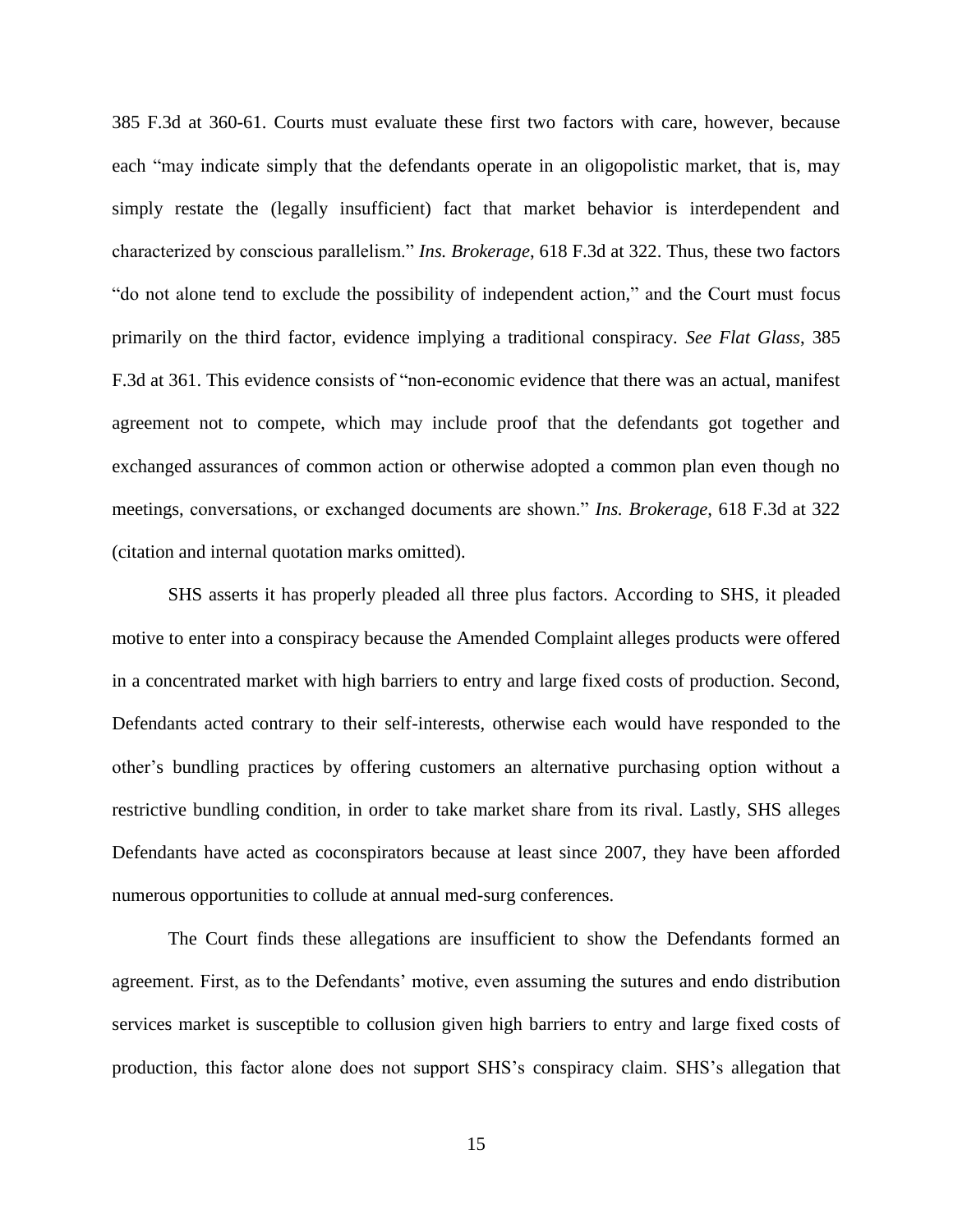Defendants are acting contrary to their interests fail because Defendants' conduct could easily be explained by each one independently choosing a similar strategy—requiring loyalty for discounts. SHS has not sufficiently alleged that an alternative strategy (offering customers an alternative purchasing option without a restrictive bundling condition) was "potentially any more lucrative than other opportunities being pursued by the [Defendants] during the same period." *Twombly*, 550 U.S. at 568. While it is logical that each Defendant might be economically motivated to remove the "penalty" to gain the other's business, the fact they did not does not give rise to a plausible inference of an agreement among the Defendants themselves in light of the Defendants' other motivations. *See Twombly*, 550 U.S. at 566 (noting the logic of the complaint's allegation of an agreement but finding it insufficient because the Defendants had independent reasons to act the way they did).

As to the third, most telling factor, SHS states only in a conclusory fashion that Defendants conspired to allocate markets or employ identical contractual terms. The fact that the Defendants are members of a trade association that hosts annual conferences does not transform Defendants' parallel conduct into a conspiracy. Although SHS alleges that "[r]epresentatives from Cardinal and O&M routinely attend HIDA's Med-Surg Conferences," Am. Compl. ¶ 71, SHS does not identify any particular conference that both Defendants attended. Rather, SHS merely asserts these conferences "provide opportunities for Defendants to collude." Am. Compl.  $\P$  70.<sup>12</sup> While SHS need not plead direct evidence of a conspiracy such as specific "meetings, conversations, or exchanged documents," it does need to allege either indications of a conspiracy

<sup>&</sup>lt;sup>12</sup> SHS does allege that five representatives from Cardinal spoke at a 2012 conference and "[b]oth companies are slated to attend the 2013 conference in Washington, D.C." Am. Compl. ¶ 71. The fact that one of the Defendants' representatives spoke at a conference and representatives from both Defendants *might* have attended a conference in 2013 does not render it plausible the Defendants "got together and exchanged assurances of common action." *Flat Glass*, 385 F.3d at 361.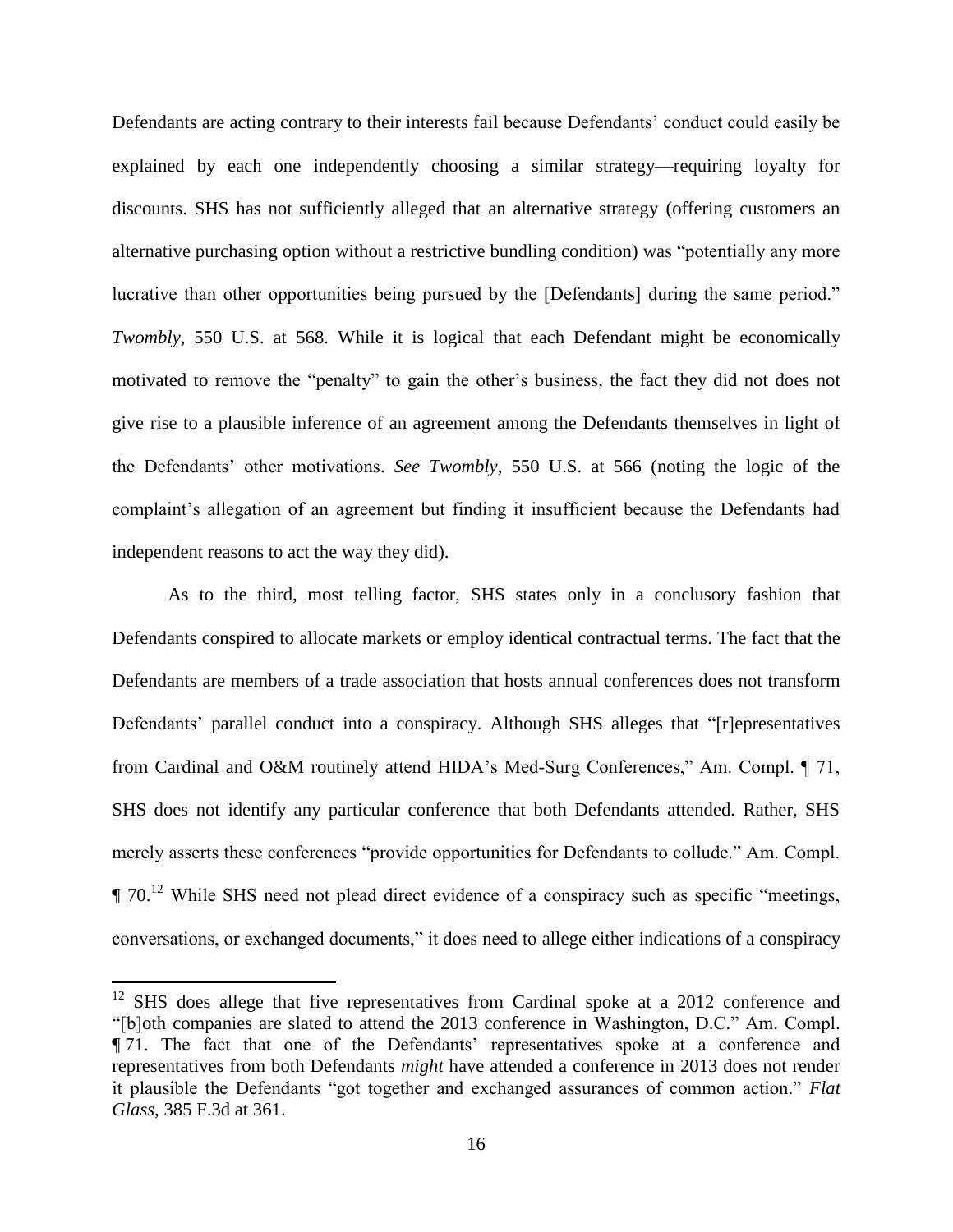or proof Defendants "exchanged assurances of common action or otherwise adopted a common plan." *Flat Glass*, 385 F.3d at 361 (citation and internal quotation marks omitted); *see In re Processed Egg Prods. Antitrust Litig.*, 821 F. Supp. 2d 709, 722 (E.D. Pa. 2011) ("Certainly, pertinent legal authority is clear that participation in a trade group association and/or attending trade group meetings, even those meetings where key facets of the conspiracy allegedly were adopted or advanced, are not enough on their own to give rise to the inference of *agreement* to the conspiracy."); *In re Travel Agent Comm'n Antitrust Litig.*, 583 F.3d 896, 911 (6th Cir. 2009) ("[A] mere opportunity to conspire does not, standing alone, plausibly suggest an illegal agreement because [the defendants'] presence at such trade meetings is more likely explained by their lawful, free-market behavior."). In sum, SHS does no more than describe "merely parallel conduct that could just as well be independent action." *Twombly*, 550 U.S. at 557.

Because SHS has failed to allege any facts plausibly suggesting a unity of purpose, a common design and understanding, or a meeting of the minds between and among the Defendants, Counts Three and Four will be dismissed.

### **2. Count One: Monopoly**

In Count One, SHS alleges unlawful monopolization and, in the alternative, attempted monopolization in the sutures and endo distribution market. Because SHS has failed to sufficiently plead the possession of monopoly power by either Defendant or that the Defendants have a dangerous probability of achieving monopoly power, this Count will be dismissed.

To state a claim for monopolization, the plaintiff must allege facts supporting an inference of "(1) the possession of monopoly power in the relevant market and (2) the willful acquisition or maintenance of that power as distinguished from growth or development as a consequence of a superior product, business acumen, or historic accident." *Broadcom Corp. v.*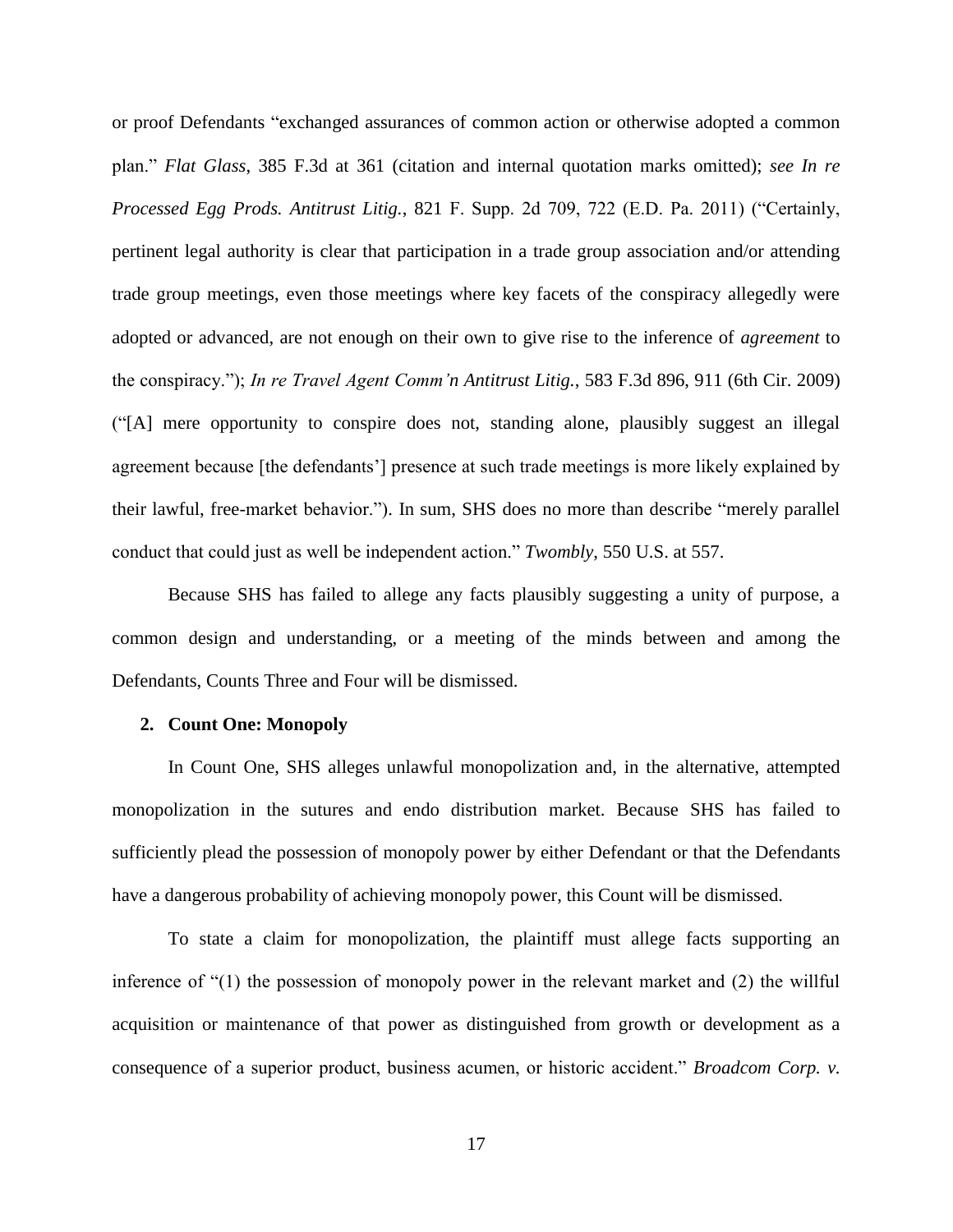*Qualcomm Inc.*, 501 F.3d 297, 306-07 (3d Cir. 2007) (quoting *United States v. Grinnell Corp.*, 384 U.S. 563, 570-71 (1966)). To state a claim for attempted monopolization, the plaintiff must plead "(1) that the defendant has a specific intent to monopolize, and (2) that the defendant has engaged in anticompetitive conduct that, taken as a whole, creates (3) a dangerous probability of achieving monopoly power." *W. Penn Allegheny Health Sys., Inc.*, 627 F.3d at 108 (citing *Spectrum Sports, Inc. v. McQuillan*, 506 U.S. 447, 456 (1993)).

Typically, monopoly power is "inferred from a firm's possession of a dominant share of a relevant market that is protected by entry barriers." *Harrison Aire, Inc. v. Aerostar Int'l, Inc.*, 423 F.3d 374, 381 (3d Cir. 2005) (quoting *United States v. Microsoft Corp.*, 253 F.3d 34, 51 (D.C. Cir. 2001)). "Plaintiffs relying on market share as a proxy for monopoly power must plead and produce evidence of a relevant product market, of the alleged monopolist's dominant share of that market, and of high barriers to entry." *Id.* Entry barriers are factors that prevent new rivals from timely responding to an increase in price above the competitive level. *Microsoft Corp.*, 253 F.3d at 51. For an attempted monopolization claim, the level of market power required is generally less than that required to support a finding of actual monopolization. *See In re Mushroom Direct Purchaser Antitrust Litig.*, 514 F. Supp. 2d 683, 700 (E.D. Pa. 2007). To determine whether a defendant has a dangerous probability of achieving monopoly power, the court should consider factors other than the size of the defendant's market share, including "the strength of competition, probable development of the industry, the barriers to entry, the nature of the anticompetitive conduct, and the elasticity of consumer demand." *Barr Labs., Inc. v. Abbott Labs.*, 978 F.2d 98, 112 (3d Cir. 1992).

The relevant market in this case is the sutures and endo distribution services market. SHS alleges O&M has a market share of 39% and Cardinal has a market share of 33%, for a total of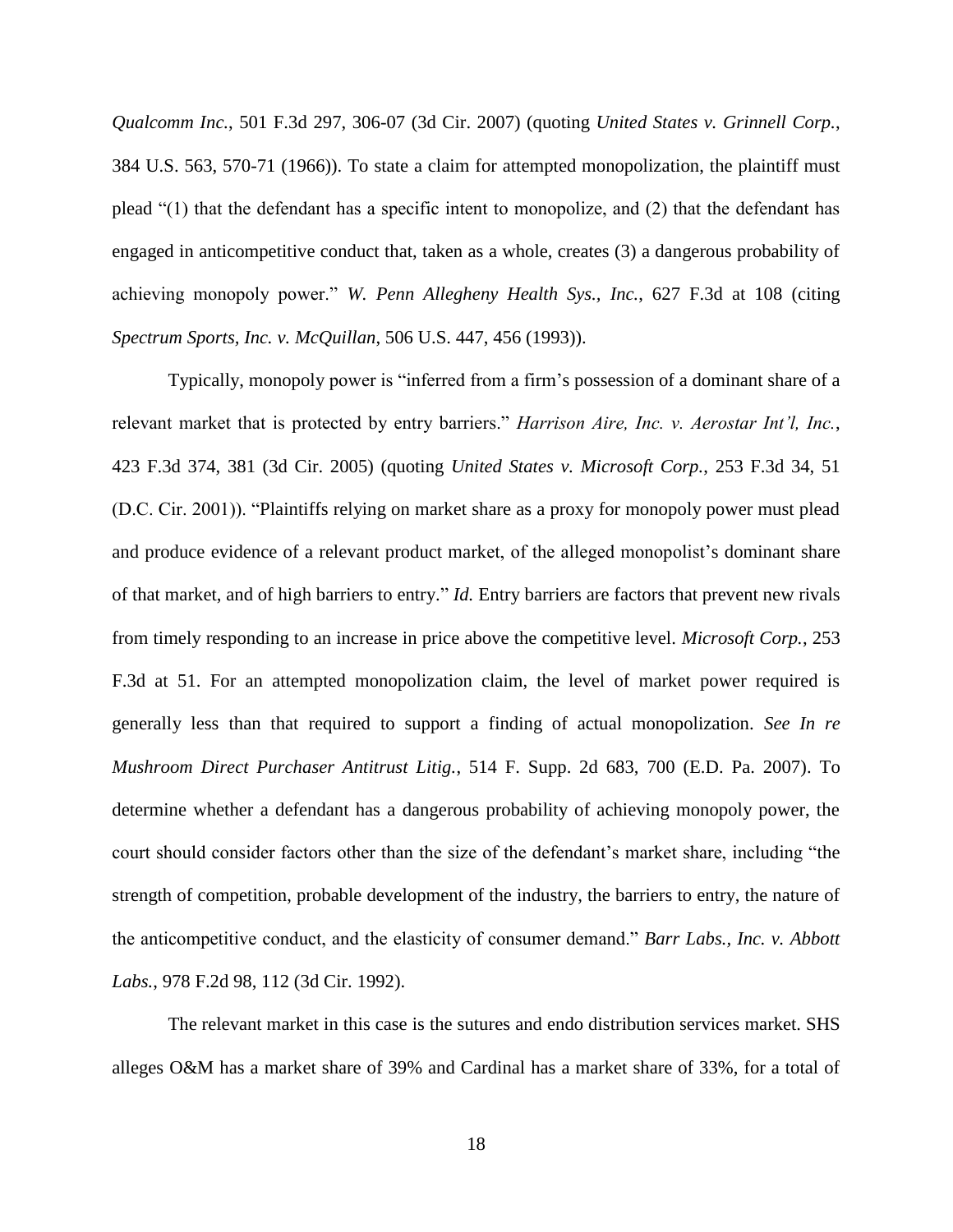72%.<sup>13</sup> SHS asserts that because it plausibly alleges a conspiracy to monopolize, the Defendants' market shares should be combined. *See, e.g.*, *Rebel Oil Co., Inc. v. Atl. Richfield Co.*, 51 F.3d 1421, 1438 (9th Cir. 1995) ("The aggregation of market shares of several rivals is justified if the rivals are alleged to have conspired to monopolize." (citing *United States v. Am. Airlines, Inc.*, 743 F.2d 1114, 1122 (5th Cir. 1984)). While it is true that once aggregated, Defendants' collective market share is sufficient to impose § 2 liability, SHS has failed to state a claim for conspiracy. Therefore, the Court will not consider the aggregate market power of the Defendants in deciding whether SHS has adequately pleaded claims under  $\S 2$  of the Sherman Act.<sup>14</sup>

Most lower courts across the country have held that a 70% to 80% market share is necessary to indicate monopoly power. *See Suture Express, Inc. v. Cardinal Health 200, LLC*, 963 F. Supp. 2d 1212, 1226 & n.6 (D. Kan. 2013) (collecting cases). The Third Circuit has found that a "significantly larger market share than 55 percent has been required to demonstrate *prima facie* monopoly power," but a less than predominant share of the market combined with other relevant factors may suffice to demonstrate monopoly power. *Fineman v. Armstrong World* 

<sup>&</sup>lt;sup>13</sup> In Count One, SHS alleges unlawful monopolization or attempted monopolization in the sutures and endo distribution services market. As explained above, in the Amended Complaint, SHS provided the Court with Defendants' market shares of the overall med-surg distribution services market including sutures and endo distribution services (39% for O&M and 33% for Cardinal), but also asserts "[u]pon information and belief, Defendants possess similar shares in the sutures and endo distribution services market with respect to acute care providers." Am Compl. ¶ 17.

 $14$  SHS admitted at oral argument that if the Court did not accept a shared monopoly theory and the Court did not find a conspiracy (which would allow for aggregation of the shares), then "we wouldn't have a § 2 claim at all." Oral Arg. Tr. 61, Mar. 20, 2014. As the District of Kansas explained in dismissing SE's § 2 claims against these same Defendants, most courts have rejected a shared or joint monopoly argument when analyzing § 2 claims because such claims contradict the basic concept that a monopoly is the domination of a market by a single firm. *See Suture Express, Inc. v. Cardinal Health 200, LLC*, 963 F. Supp. 2d 1212, 1227 (D. Kan. 2013). This Court similarly rejects a shared or joint monopoly argument.